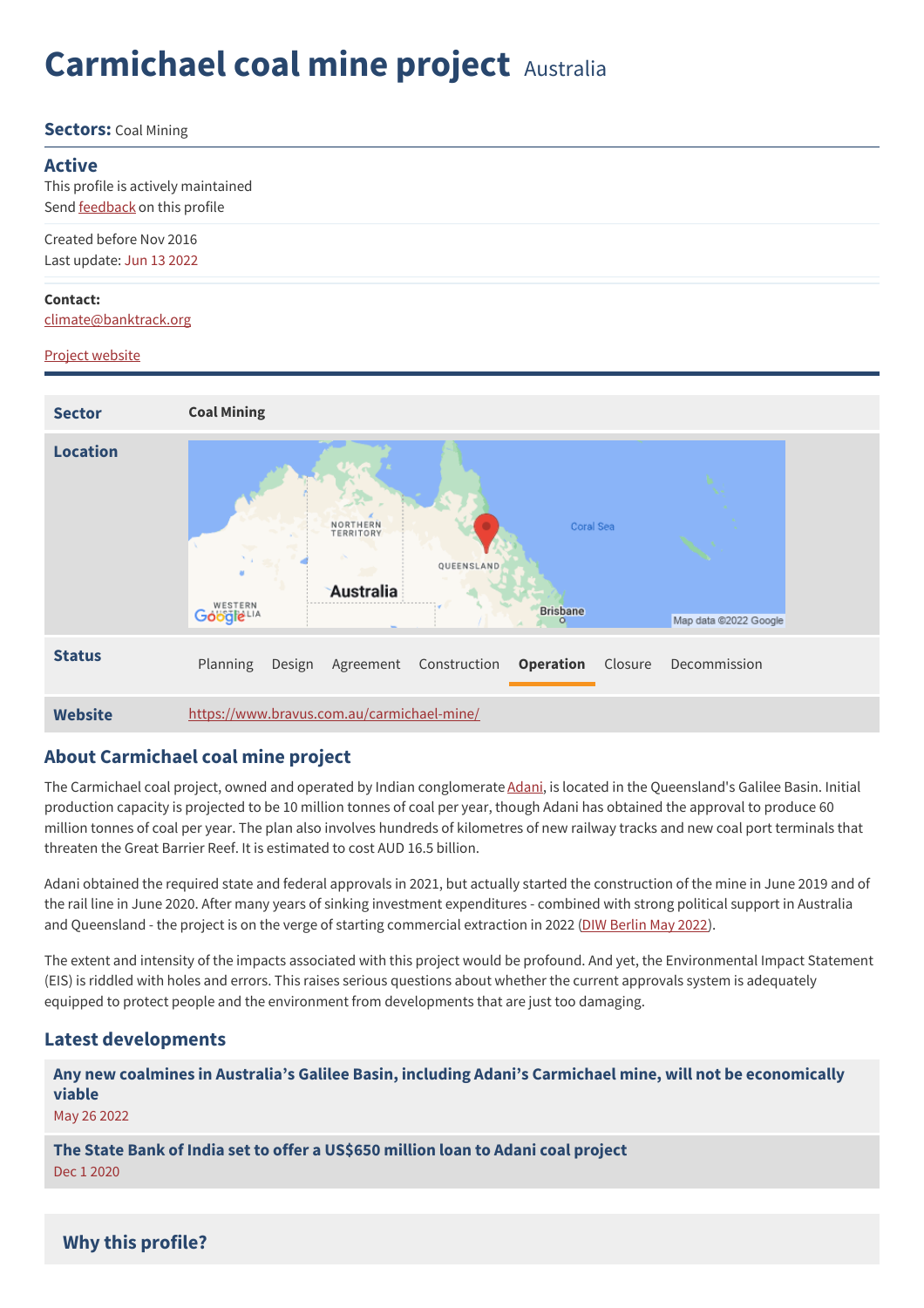The Carmichael coal mine project under construction will destroy the ancestral lands, waters and cultures of Indigenous peoples - who have never given their consent to Adani. The project will also negatively impact the environment and significantly contribute to climate breakdown, by emitting around 4.7 billion tonnes of carbon pollution to the atmosphere over its 60-year lifespan.

## **What must happen**

Banks and other financial institutions should declare their intention not to finance the Carmichael coal mine project.

## **External Profiles**

**Adani coal [investors](https://www.marketforces.org.au/campaigns/stop-adani/finance-stopadani/) exposed** Profile by Market Forces

## **Impacts**

## **Social and human rights impacts**

A report [published](https://www.banktrack.org/download/indian_power_prices/ieefa-briefing-note_indianelectricitycoalpricing_4-may-2014.pdf) by IEEFA in May 2014 has shown that coal exported to India from the Galilee Basin in Australia would need a wholesale electricity price, double India's current level, to be viable, categorically discrediting the argument that it might alleviate India's energy poverty.

The Carmichael coal mine is being built on the land of the Wangan and Jagalingou peoples, who strongly oppose the project. In 2018, the Austrialian court [quashed](https://www.reuters.com/article/adani-ent-australia/australian-court-quashes-indigenous-challenge-to-adani-mine-idUSL4N1V83JS) a court case by the Wangan and Jagalingou Indigenous people trying to block Adani from developing the Carmichael coal mine. In August 2019, The Guardian reported that Queensland government ''has extinguished the native title over 1,385 hectares of Wangan and Jagalingou country for the proposed Adani coalmine in [Queensland's](https://www.theguardian.com/environment/2019/aug/29/adani-mine-would-be-unviable-without-44bn-in-subsidies-report-finds) Galilee Basin- without any public announcement of the decision''. This decision can result in Wangan and Jagalingou protesters to be forcibly removed from their traditional lands.

## **Environmental and climate impacts**

In the orginal plans the coal mine would be responsible for releasing up to 128 million tonnes of CO2 per year from burning the coal, more than the combined fossil fuel emissions of Sweden, Norway and Denmark. The changed plans of Adani in November 2018, in which the capacity is set at 27 million tonnes of coal, would make the mine responsible for emitting an estimated 54 million tonnes of CO2. The mine will cover a whopping 44,700 hectare. Over 10,000 hectare of bushland will be wiped out, much of it home to threatened species. Ten billion litres of water will be sucked up from the surrounding environment and Adani already owns one huge coal terminal at Abbot Point in the Great Barrier Reef World Heritage Area and is proposing two more.

When surveying the site for the EIS, consultants for Adani sighted the endangered [Black-throated](http://www.greenpeace.org/australia/en/news/climate/Monster-mine-madness/) finch (southern) 89 times. The company plans to clear around 10,000 hectares of important habitat for the species.

The mine will also cause drawdown of groundwater at a Great Artesian Basin discharge spring wetland called Doongmabulla Springs. The springs host endemic and threatened plant species, but these have not been assessed as part of the mine's EIS. For one threatened plant at least, Doongmabulla Springs provides habitat critical to its survival.

The assessment also fails to analyse the impact of dramatic levels of groundwater drawdown on groundwater-dependent species and communities in the surrounding area, including gorgeous River Red Gums along the banks of the Carmichael, which are Koala habitat. The EIS states that the company expects the mine to cause 30 metre drawdown of groundwater at its greatest impact, resulting in a seven percent reduction in flow of the Carmichael River, and death of downstream vegetation.

A 2017 [report](https://www.banktrack.org/download/risky_business_health_climate_and_economic_risks_of_the_carmichael_coalmine/report_risky_business_carmichael_coal_mine_may_2017_by_climate_council.pdf) by the Climate Council of Australia on the Carmichael coal mine project concluded that: for Australia to play its role in tackling climate change, over 90% of Australia's existing thermal coal reserves must be left in the ground unburned and no new thermal mines can be developed.

## **Other impacts**

Adani has a history of breaking the rules and causing environmental destruction. Adani's flagship project Mundra, the largest private port in India, is a textbook case of how to flaunt environmental regulations. Adani deliberately concealed and falsified material facts when applying for part of the development. Construction began illegally and officials found multiple violations of the development approval including mass clearing of mangroves which have been the subject of several court cases. Aside from the Mundra port, Adani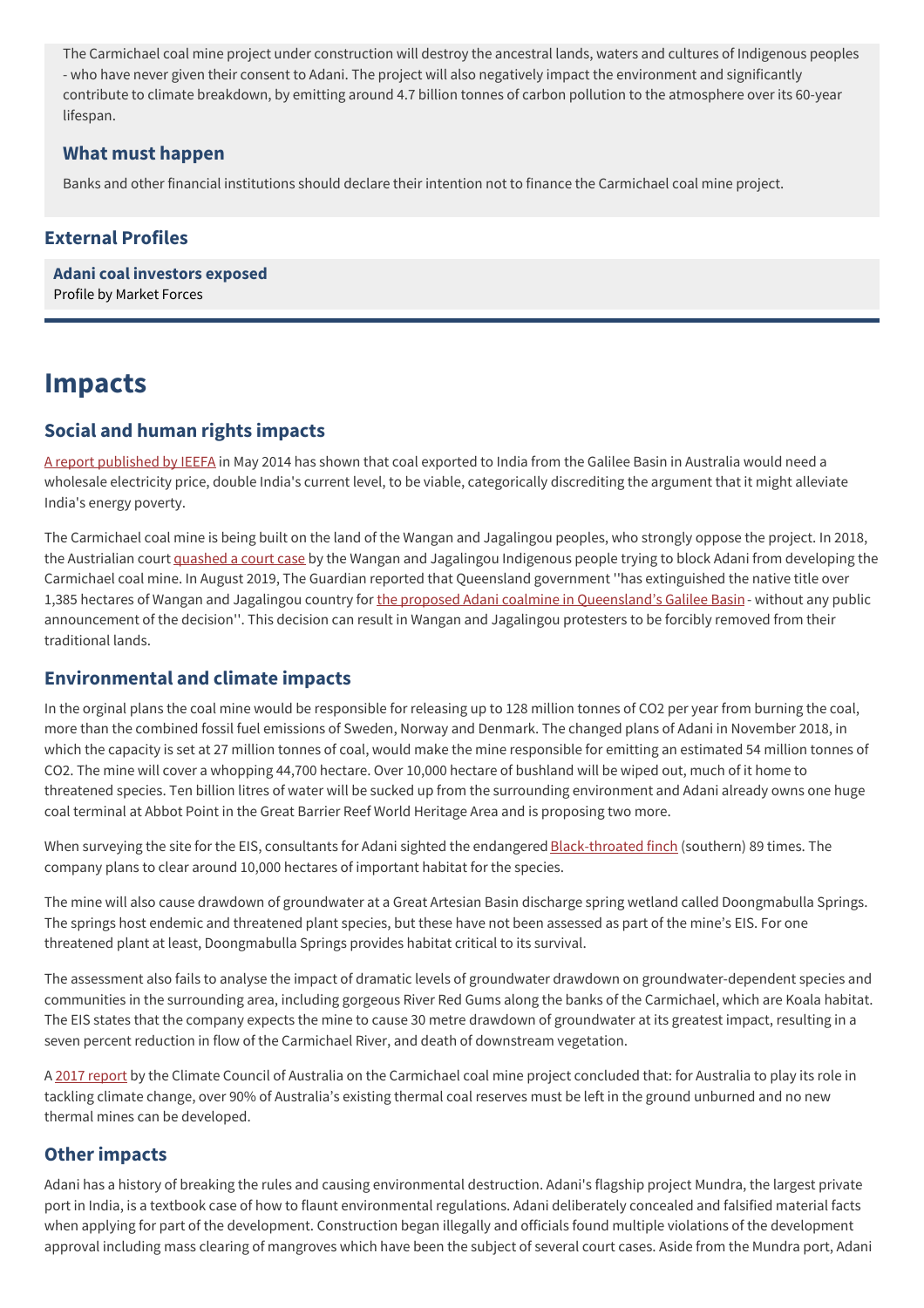was investigated by an anti-corruption ombudsman who found evidence of bribery and theft in the export of iron ore and has been the proponent of other environmentally destructive projects.

The Carmichael project is *[uneconomic](https://www.banktrack.org/project/manage/ems_files/download/remote_prospects/remote_prospects_a_financial_analysis_of_adani_s_coal_gamble_in_australias_galilee_basin.pdf)*: it is a high cost coal product in a low priced coal market with an uncertain future. Carmichael coal has a low quality, but the cost structure is likely to remain above the global thermal coal price for the foreseeable future.

## **Governance**

## **Applicable norms and standards**

**1972 [Convention](http://www.imo.org/About/Conventions/ListOfConventions/Pages/Convention-on-the-Prevention-of-Marine-Pollution-by-Dumping-of-Wastes-and-Other-Matter.aspx) on the Prevention of Marine Pollution by Dumping Wastes and other Matters Alliance for [responsible](http://www.communitymining.org/) mining Environment Protection and Biodiversity [Conservation](https://www.environment.gov.au/epbc) Act 1999 (EPBC Act) Extractive Industries [Transparency](http://eiti.org/) Initiative [International](http://www.icmm.com/our-work/sustainable-development-framework/10-principles) Council on Mining and Minerals (ICMM)- 10 Principles OECD Guidelines for [Multinational](http://www.oecd.org/document/28/0,3746,en_2649_34889_2397532_1_1_1_1,00.html) Enterprises Safety and Health in Mines [Convention](https://www.ilo.org/dyn/normlex/en/f?p=NORMLEXPUB:12100:0::NO::P12100_ILO_CODE:C176) United Nations [Declaration](http://www.un.org/esa/socdev/unpfii/documents/DRIPS_en.pdf) on the Rights of Indigenous Peoples Universal [Declaration](https://www.un.org/en/about-us/universal-declaration-of-human-rights) of Human Rights**

## **Brief history**

In **November 2010** Adani began the approval process to establish two new mines (including the Carmichael coal mine) and a rail line in the Galilee Basin. The Queensland Premier, then Anna Bligh, declares the Carmichael coal mine and rail project to be a ''significant project''.

In **May 2014** Queensland's Coordinator-General approved the Carmichael coal project to proceed. The approval was subject to 190 conditions to be met during construction and operation phases of the project. These conditions paid particular attention to groundwater and water bores potentially affected. The final approval was then to be given by Greg Hunt, the Australian Minister for Environment at that time.

In **July 2014** Greg Hunt approved the Carmichael coal mine and rail project. Environmentalists express strong opposition. The Mackay Conservation Group, which already began a federal challenge against the mine, amended its complaint to include allegations against Greg Hunt. The Group argued he has ''incorrectly assessed its climate effects, ignored Adani's poor environmental record, and failed to consider conservation advice from his own department on the impact of the mine on two vulnerable species''.

In **March 2015** The Wangan and Jagalingou people, the traditional owners of the land in the Galilee Basin, reject an Indigenous Land Use Agreement with Adani.

In **August 2015** The Federal Court rulesin [favour](https://www.sbs.com.au/news/carmichael-coal-mine-federal-court-overturns-approval-for-adani-project) of the legal challenge by the Mackay Conservation Group, which is described as ''a victory for land and water, biodiversity, the global climate and also for common sense''. Adani stated that it is confident it will receive approval for its project again ''once the technicality is addressed''.

In **October 2015** The government re-approves the Carmichael coal mine, subject to 36 conditions. It is argued by the Resources Minister that the project can help lift hundreds of millions of people out of energy poverty in India and across the world. The Wangan and Jagalingou traditional owners denounce the decision.

In **February 2016** Adani was issued environmental authority for the Carmichael coal mine by the Australian government. Adani still needs to obtain bank funding and a mining lease from the Queensland government.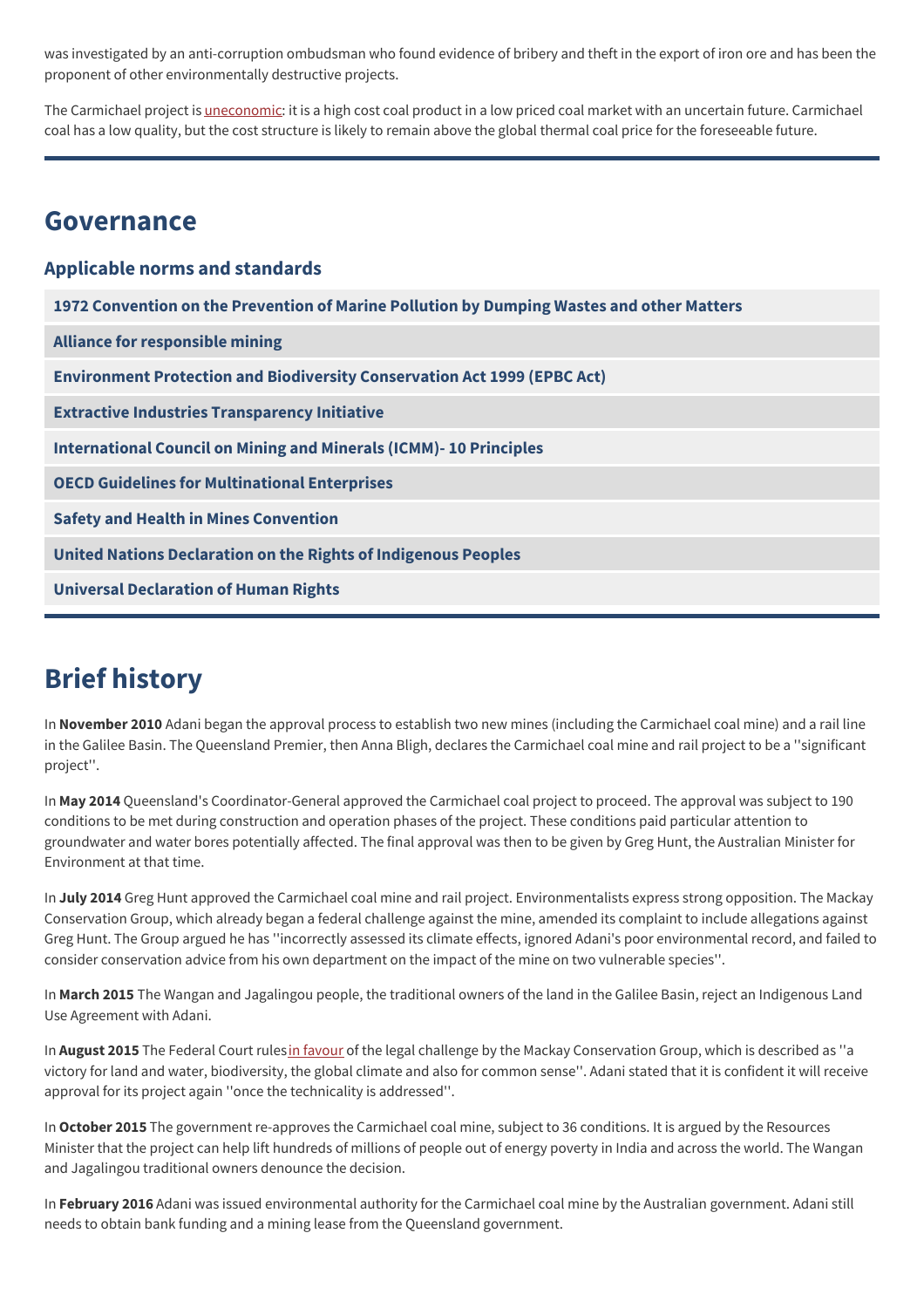In **April 2016** The Queensland government approves mining leases for Adani. Adani said a final investment decision would not be made until court challenges against the project would be resolved.

In **August 2018** The Austrialian court [quashes](https://www.reuters.com/article/adani-ent-australia/australian-court-quashes-indigenous-challenge-to-adani-mine-idUSL4N1V83JS) a court case by the Wangan and Jagalingou Indigenous people trying to block Adani from developing the Carmichael coal mine.

In **November 2018** Adani announced that it will [self-finance](https://www.theguardian.com/environment/2018/nov/29/adani-to-begin-work-immediately-on-self-financed-mine-but-hurdles-remain) its project after being inable to secure outside investments. The project will be scaled back, making its size comparable to other Queensland coal mines.

In **June 2019** Adani obtains the final mining [approval](https://www.abc.net.au/news/2019-06-14/adani-has-its-environmental-approvals2c-so-what-happens-now/11207998).

## **Updates**

## **Any new coalmines in Australia's Galilee Basin, including Adani's Carmichael mine, will not be economically viable**

#### May 26 2022

Any new coalmines in Australia's Galilee Basin, including Adani's Carmichael mine, will not be economically viable in the long run under even the most generous assumptions about the future of the fossil fuel, according to an analysis by German academics. The study, developed in conjunction with Australian experts, found it was "highly implausible" that mines in the central Queensland basin could run profitably and there was a high chance they would end up as stranded assets (The [Guardian](https://www.theguardian.com/australia-news/2022/may/27/highly-implausible-that-new-galilee-basin-coalmines-would-be-profitable-study-finds)).

## **The State Bank of India set to offer a US\$650 million loan to Adani coal project**

#### Dec 1 2020

In November 2020, it was reported that the State Bank of India (SBI) is set to offer a US\$650 million loan to Adani, enough to keep its Carmichael coal mine project going. The controversial news has led to global opposition. In Sydney, #StopAdani activists walked into the Sydney Cricket Ground [protesting](https://www.theindianwire.com/business/no-1b-adani-loan-protestors-barge-into-sydney-cricket-ground-in-a-bid-to-protest-against-sbi-299879/) against the loan. Amundi, French asset [management](https://www.cnbctv18.com/finance/amundi-gives-bond-warning-to-state-bank-of-india-over-coal-mine-7593201.htm) company, has said it willsell the green bonds it holds in SBI if the bank grants the loan to Adani's Carmichael coal mine.

### **The Queensland Government signs a deal allowing Adani to defer royalty payments**

#### Oct 1 2020

On October 1 2020, the Queensland Government signed a deal with Adani to defer payment of royalties on its Carmichal coal mine. This deal allows Adani to increase its [cash](http://www.theguardian.com/environment/2018/nov/03/adani-yet-to-sign-royalties-deal-despite-claiming-to-be-close-to-financing-mine) flow during the first years of the project - which is beneficial for the company given its inability to obtain finance for the project and its 2018 decision to self-fund a downsized version of the project. The Australian Conservation Foundation describes the deal as ''a disgrace'': *''Australia's big four banks and dozens of other financiers around the world* have distanced themselves from Adani, yet the Queensland government has rolled out the red carpet for a mine that will soon become a *stranded asset''*. (The [Guardian](https://www.theguardian.com/environment/2020/oct/01/queensland-strikes-royalties-deal-with-adani-coalmine-allowing-it-to-defer-payment))

## **Adani forced to haul its own coal**

#### Sep 10 2020

Market Forces [reports](https://www.marketforces.org.au/adani-forced-to-haul-its-own-its-own-coal-driving-up-the-cost-of-carmichael/) that Adani will be self-transporting Carmichael coal from pit to port, under the veil of the newly created Bowen Rail Company. According to Market Forces, Adani seems to have hidden this development as all website and media communications do not mention 'Adani' or 'Carmichael'. This development first of all illustrates that the project is getting more expensive, as Adani is not contracting an established haulage provider. Instead, it is forced to start its own haulage company (Bowen Rail Company) and purchase its own trains to transport the coal. The development also shows that Adani could be funneling finance from other Adani companies - specifically Adani Ports and Special Economic Zone (APSEZ), which owns the Bowen Rail Company - into the Carmichael coal project. This means that investors in Adani Ports are at risk of unintentionally funding the Carmichael coal project.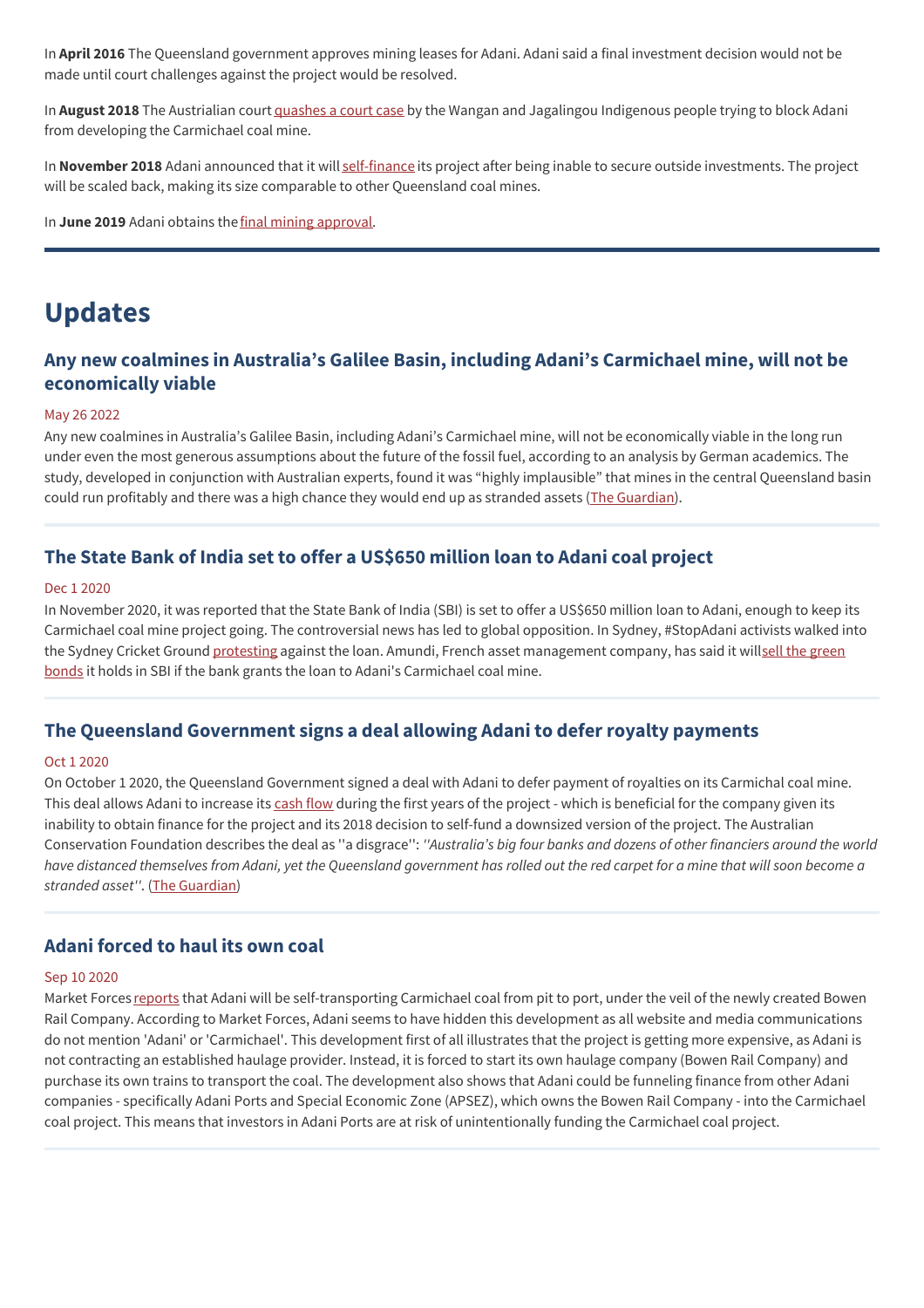## **Adani signs a AUS\$350 million deal for the construction of rail network**

#### Jun 4 2020

Adani has signed a AUD 350 million [contract](https://www.spglobal.com/marketintelligence/en/news-insights/latest-news-headlines/adani-awards-a-350m-contract-for-rail-network-at-australian-coal-project-58926728) with BMD Group for the construction of a rail network at the Carmichael coal mine. The rail network project will consist of 200 kilometres of rail track. The track will enable coal to be transported from the Carmichael mine to the Port of Abbot Point for export.

## **Adani Mining's Carmichael coal mine project receives final approval**

#### Jun 13 2019

Adani Mining's plan to build a 10 million tonnes open-pit thermal coal mine and associated infrastructure in the Galilee Basin of Queensland, Australia, looks like its moving forward after the company sealed the final [approvals](https://im-mining.com/2019/06/13/adani-minings-carmichael-coal-mine-plan-gets-the-thumbs-up/) it requires to start construction. Lucas Dow, CEO Adani Mining, confirmed that the company had received advice from the Queensland Government's Department of Environment and Science (DES) that the Groundwater Dependent Ecosystems Management Plan (GDEMP) had been finalised and approved.

## **Adani changes plans for Carmichael coal mine**

#### Nov 5 2018

Adani is now planning to build the mine in phases, starting at 10-15 million tonnes per year, with capacity to expand to 27 million tonnes per year (which would still be as big as any other coal mine in Australia), transported along a 200 kilometers narrow gauge rail line that links up with Aurizon's existing Newlands rail system, which already carries coal to Abbot Point. The plan for a new Abbot Point terminal has been shelved; the existing terminal to have its capacity expanded to from 50 to 60 million tonnes per year. Significantly, this change has almost halved the rail line cost from around AUD 2.5 billion to around AUD 1.2 billion. The total project cost including the mine could now be down to less than AUD 3 billion, less than one fifth the amount of capital required just a few years ago [\(Market](https://www.marketforces.org.au/adanis-new-plan-november-2018-update/) Forces).

## **Adani to begin construction of Carmichael coal mine in October**

#### Aug 29 2017

Indian mining giant Adani has announced it will break ground on its Carmichael coal mine in Queensland in October. Company chairman Gautam Adani issued a statement overnight, confirming the start of works for the \$16.5 billion project in Queensland's Galilee basin, with the first coal to be produced by the facility in March 2020 ([News.com.au](http://www.news.com.au/finance/business/mining/adani-will-begin-construction-of-its-carmichael-coal-mine-in-october/news-story/87691aee29ee43681323503aef1f7a70)).

## **Adani gives 'green light' to \$16bn Carmichael coal mine**

#### Jun 6 2017

Indian billionaire Gautam Adani has given the "green light" to the Carmichael mine and rail project, but it will still hinge on its Australian arm, Adani Mining, gaining bank backing for the contentious venture. Adani's top executive in Australia, Jeyakumar Janakaraj, took a dig at "activists who sit in creature comfort and criticise us" while trumpeting the decision to invest in Australia's largest proposed coalmine. The company is yet to secure its bid for a \$900m infrastructure loan from the federal government for a railway that would help other miners open up Queensland's Galilee Basin (The [Guardian\)](https://www.theguardian.com/environment/2017/jun/06/adani-gives-green-light-to-16bn-carmichael-coal-mine?CMP=share_btn_tw).

## **Environmental Justice Australia's report shows Adani's disastrous track record**

#### Feb 15 2017

A detailed legal research brief by Environmental Justice Australia, reveals Indian based Adani Group's track record overseas, including illegal dealings, bribery, environmental and social devastation and allegations of corruption, fraud and money laundering. The Adani Brief puts Australian governments and potential financiers on notice that backing the Carmichael mine and rail project in Queensland's Galilee Basin may expose them to financial and reputational risks. The full brief can be read [here](http://www.banktrack.org/download/the_adani_brief/the_adani_brief_by_environmental_justice_australia_febr_2017.pdf).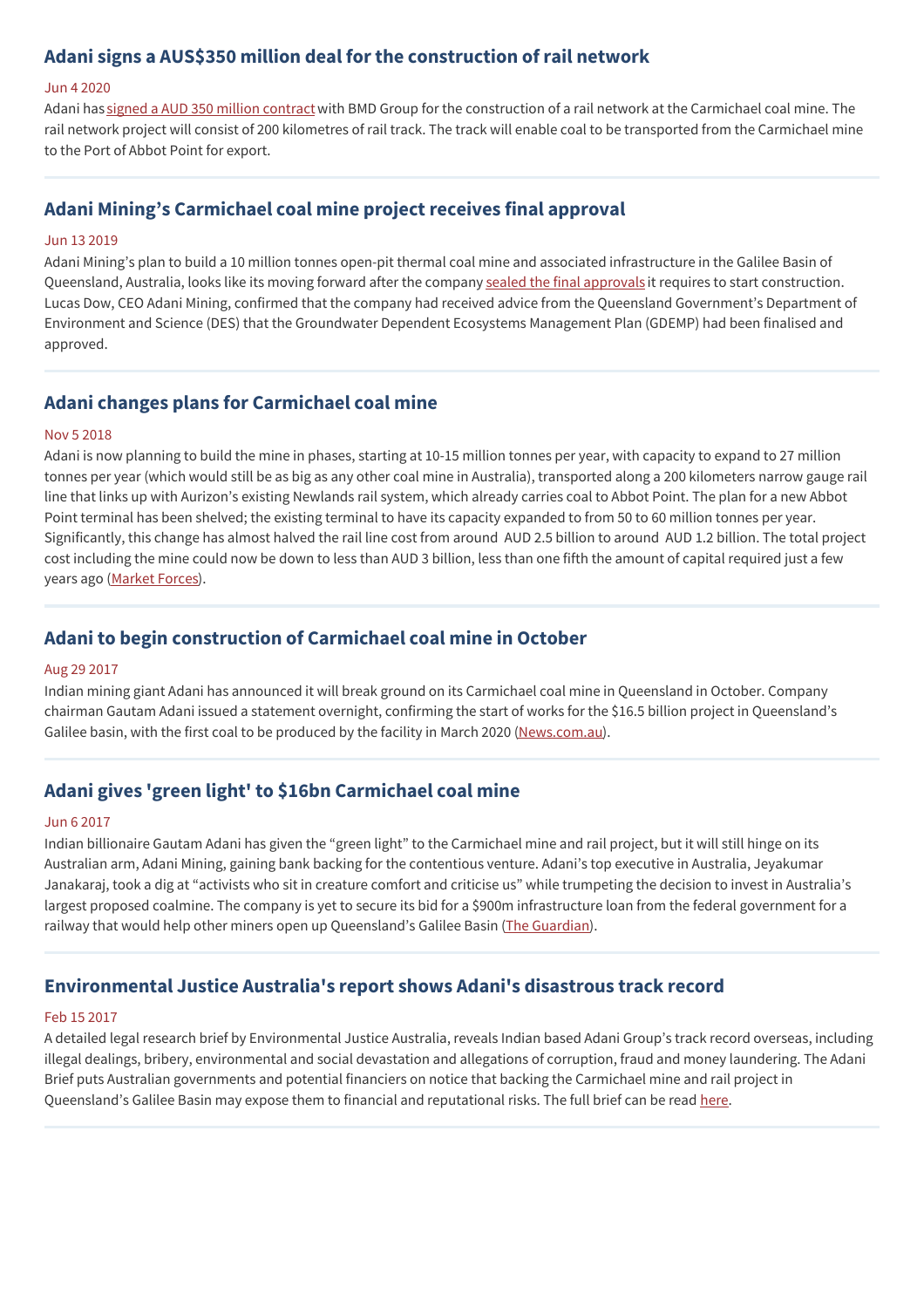## **Indian agencies investigate Adani**

#### Dec 22 2016

Adani Enterprises, the ultimate parent company of the proposed Carmichael mine in Australia, is one of the coal companies under investigation by India's Directorate of Revenue Intelligence (DRI) for inflating the cost of imported coal. For a decade the DRI has been investigating Adani entities which traded in diamonds and gold jewellery. Adani Enterprises was named in a 2011 report by Karnataka's state ombudsman in which documents seized by police allegedly "indicate that money has been regularly paid to port authorities, customs authorities, police department, mines and geology and even to MLAs/MPs." Adani has rejected the allegations. (ABC [News](http://coalswarm.us7.list-manage.com/track/click?u=12d44a41e01f46f204e2d8bf8&id=056753ffc1&e=2a05388363), [Scroll](http://coalswarm.us7.list-manage.com/track/click?u=12d44a41e01f46f204e2d8bf8&id=a02134e8cf&e=2a05388363))

## **Adani freezes investment in Carmichael mine until world coal price recovers**

#### Feb 4 2016

[According](http://www.theguardian.com/environment/2016/feb/04/adani-freezes-investment-in-carmichael-mine-until-world-coal-price-recovers) The Guardian: Adani has frozen its investment in Australia's largest proposed coalmine until world coal prices show a clear recovery, its executives have indicated in stock analyst briefings in India. The briefings even gave rise to speculation that Adani Enterprises, which has previously flagged spending USD4.1 billion on the Carmichael mine in north Queensland, might abandon its plans for the mine altogether amid a huge move by the company into solar energy.

### **Adani's Carmichael coal mine gains final Queensland Government environmental approval**

#### Feb 3 2016

Adani's Carmichael coal mine has received its final environmental approval from the Queensland Government, but will still need a mining lease before it proceeds, according to [abc.net.au](http://www.abc.net.au/news/2016-02-02/adanis-carmichael-mine-gains-final-state-environmental-approval/7134638).

## **Four reasons why the Carmichael coal mine still might not go ahead**

#### Oct 16 2015

According the [Greenpeace's](http://energydesk.greenpeace.org/2015/10/16/four-reasons-why-the-carmichael-coal-mine-still-might-not-go-ahead/) Energydesk: Indian mining giant Adani's controversial Carmichael coal mine has received a "re-approval" from the Australian government. Environment minister Greg Hunt attached 36 conditions, described as the "toughest in the country's history", to the approval in an attempt to address environmental concerns around vulnerable species and groundwater usage.

#### **Green light from federal government**

#### Jul 24 2014

The Australian environment minister, Greg Hunt, has approved a AUD16.5 billion resources project that will lead to the creation of the largest coal mine in Australia, and one of the largest in the world. Hunt has imposed 36 [conditions](http://www.environment.gov.au/cgi-bin/epbc/epbc_ap.pl?name=current_referral_detail&proposal_id=5736), primarily aimed at protecting groundwater, on the Carmichael coal mine and rail project, which will dig up and transport about 60 million tonnes of coal a year for export.

## **Queensland's Coordinator-General is inviting State agencies and the community to provide further comment**

#### Nov 22 2013

Queensland's Coordinator-General is inviting State agencies and the community to provide further comment on the proposed AUD16.5 billion Carmichael Coal Mine and Rail project north-west of Clermont. Read more [here](http://statements.qld.gov.au/Statement/2013/11/22/next-step-in-assessment-of-carmichael-coal-project).

## **Financiers**

In November 2018, Adani [reported](http://www.adaniaustralia.com/-/media/181129-MR-Adani%20ready%20to%20commence%20works-%20FINAL%20AUST) it will finance the Carmichael coal mine project itself.

In July 2020, Market Forces [reported](https://www.marketforces.org.au/deutsche-bank-standard-chartered-barclays-and-jp-morgan-helping-adani-ports-raise-billions/) that several banks, that pledged not to finance the Carmichael coal project, could be unintentionally doing so by running the bond issue that Adani Ports and Special Economic Zone (APSEZ) are aiming to raise. These banks include: Deutsche Bank, Standard Chartered, Barclays and JPMorgan Chase.